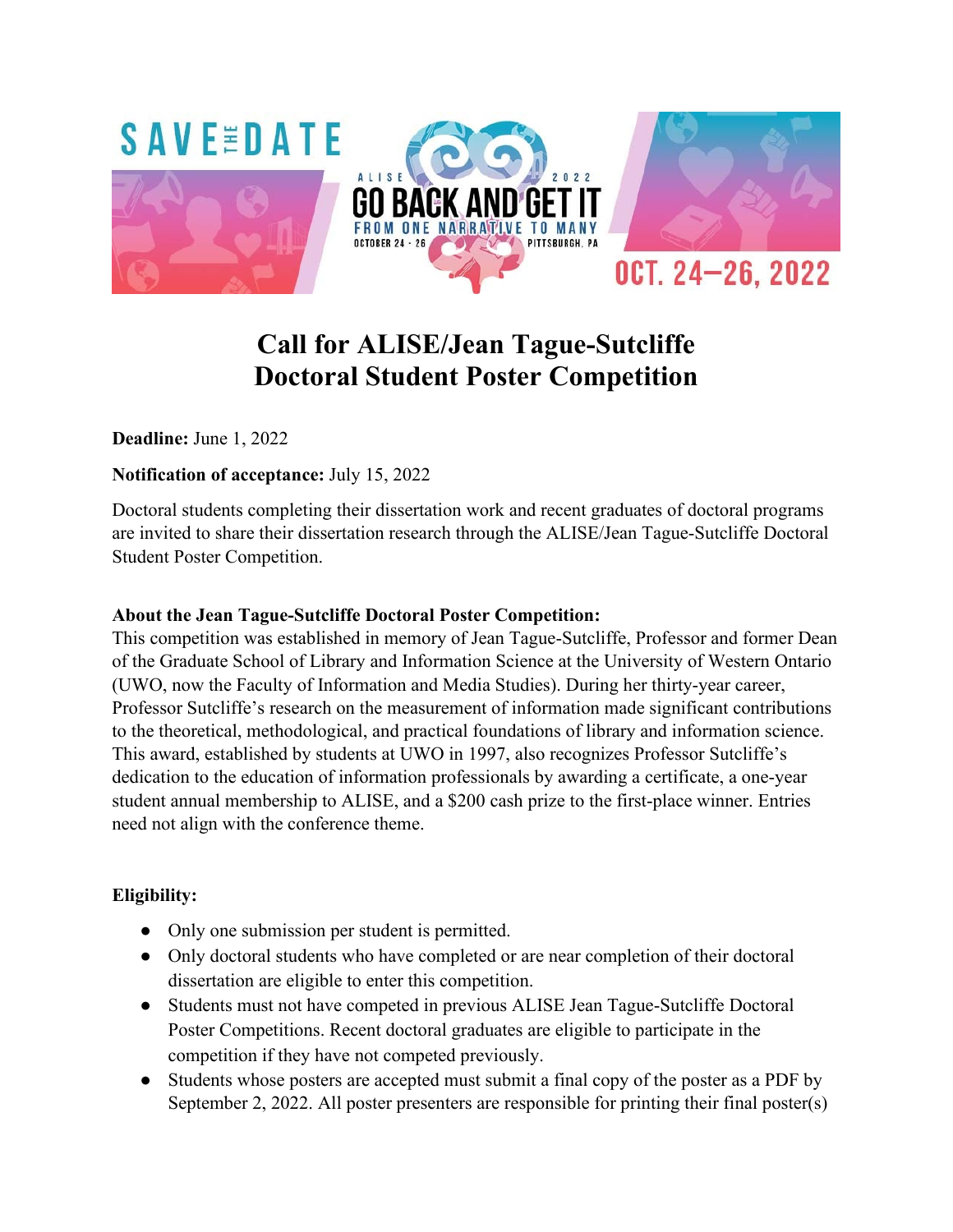at their own expense for presentation onsite at the ALISE Annual Conference. Failure to submit a poster at this time will result in elimination from the competition.

#### **Submission Requirements and Instructions:**

All submissions must be entered via the ALISE 2022 submission system, EasyChair.

EasyChair Submission Site:<https://easychair.org/conferences/?conf=alise2022>

Select the appropriate track: ALISE/Jean Tague-Sutcliffe Doctoral Student Poster Competition

Authors are required to indicate their dissertation progress in the submission system:

- o Post-proposal data collection
- o Post-proposal preliminary data analysis
- o Post-proposal data analysis complete
- o Defended dissertation (if yes, when?)

#### **Proposal Submission Guidelines:**

- Length: The abstract for the doctoral poster should be 150-250 words in length.
- Keywords: Authors should provide two types of keywords. (1) ALISE Research Taxonomy Topics: Authors should assign 3-5 keywords from the ALISE Research Taxonomy [\(https://www.alise.org/research-taxonomy-\)](https://www.alise.org/research-taxonomy-)
	- (2) Author Keywords: Authors should choose appropriate keywords (3-5 keywords) for their papers. Do not replicate keywords that were already listed from the ALISE Research Taxonomy).

#### **Conference Fee Waiver Policy**

All participants in any events of an ALISE Annual Conference must pay the appropriate registration fees.

#### **Photo and Video Release:**

Registration, attendance at, or participation in, ALISE meetings and other activities constitutes an agreement by the registrant to the use and distribution (both now and in the future) of the registrant or attendee's image or voice in recordings, both live and on-demand, photographs, video, electronic reproductions, and audio of such events and activities by ALISE. ALISE has the right to record content delivered at its annual conference and to utilize the recordings in future content, programs, or materials. Attendee's registration may include technology that monitors their activities throughout the meeting, such as session attendance and exhibit booths visited.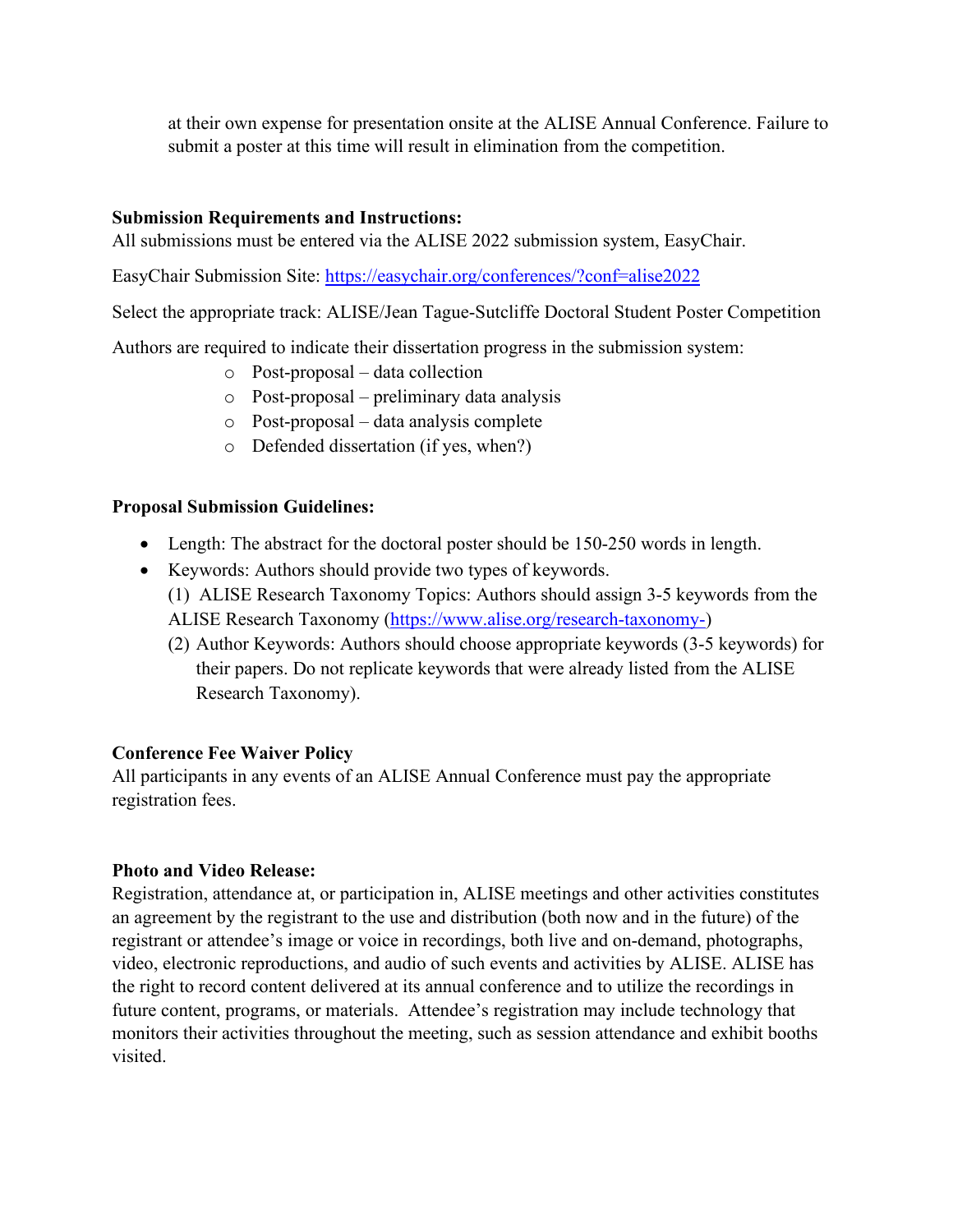#### **ALISE Conference Proceedings:**

By submitting your poster, you agree to publish the submission, if accepted, in the ALISE Conference Proceedings, housed in the online repository IDEALS [\(https://www.ideals.illinois.edu/\)](https://www.ideals.illinois.edu/). Authors will retain the rights to their published work. Failure to comply with the proceedings deadlines will result in removal of the submission from the ALISE Conference Proceedings.

### **Presentation at the ALISE 2022 Annual Conference:**

Authors whose proposals/papers/posters/panels are accepted are required to register for (fees apply), attend, and present the work at the ALISE 2022 Annual Conference. Failure to do so will result in removal of the papers/posters/panels from the conference schedule, the program, and the proceedings. Should the event be converted to a virtual conference, the same policy applies.

Conference presentation dates and times will be published online and in the conference program.

### **Evaluation Criteria:**

Posters will be judged by a panel of faculty according to the following criteria on a scale of 1-5:

- **Practical, theoretical, and statistical significance:** The work has broad application and potential benefit for practice, promotes the understanding of theory and suggests a new theoretical direction, or reports results that are statistically significant or provide a rigorous and persuasive basis for argument.
- **Design and method:** Research design is logical and appropriate to the problem or research question(s), and method(s) of data collection, and analysis is appropriate, welldescribed, and demonstrates meaningful results.
- **Oral presentation:** Presentations are clear and succinct, describing broadly the overall nature of the problem, the design and methodology, the results and their implications.
- **Organization, clarity, and aesthetics of visual materials:** Posters should be well organized and attractive, understandable without the oral presentation, and complementary to the oral presentation.

#### **Questions:**

Please direct questions regarding the 2022 ALISE Jean Tague-Sutcliffe Doctoral Student Poster Competition co-chairs:

Lucy [Santos](mailto:lgreen2@mailbox.sc.edu) Green, University of South Carolina Michele [Villagran,](mailto:michele.villagran@sjsu.edu) San Jose State University